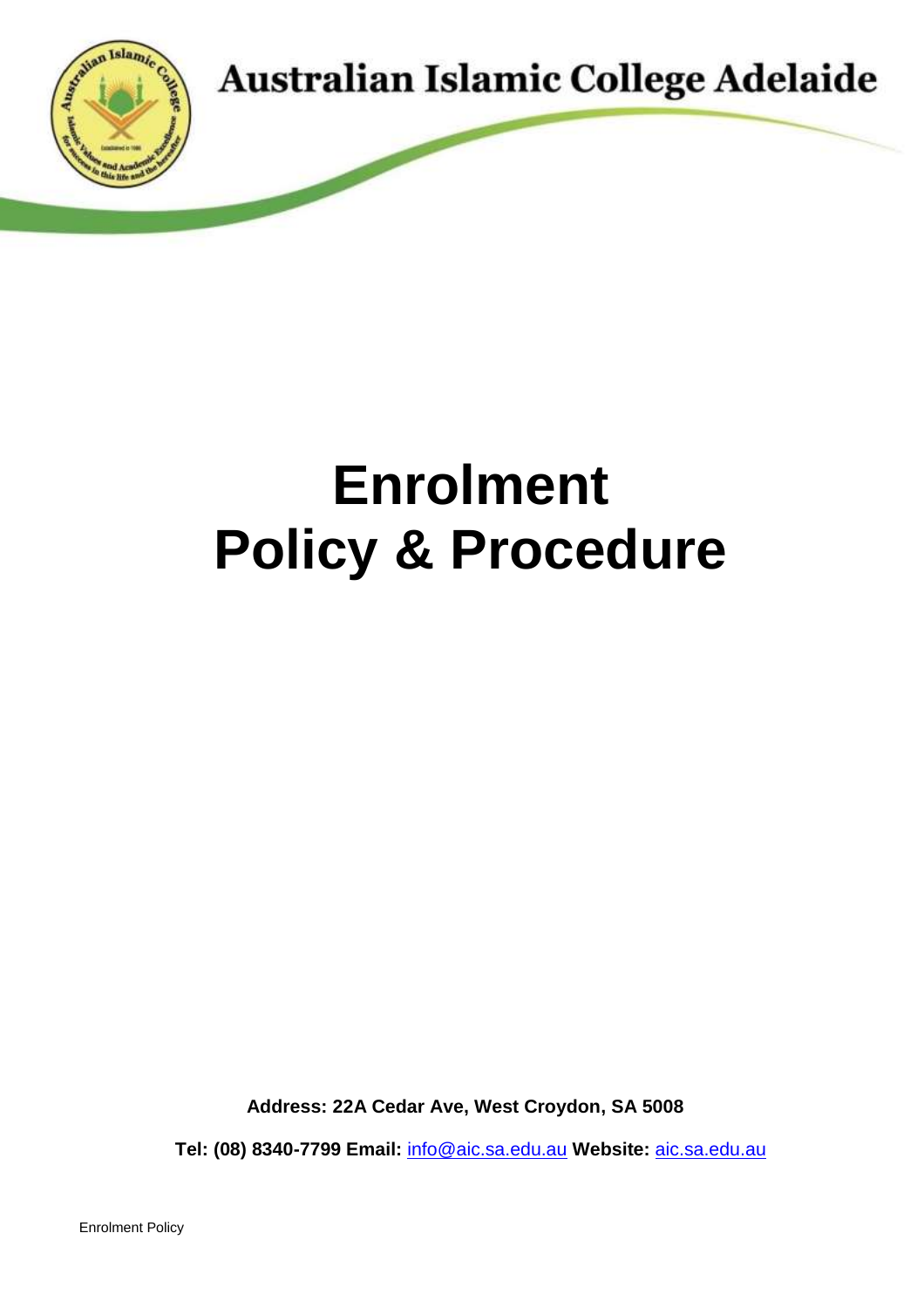# **Table of Contents**

Date Implemented: Last Reviewed: Approved By:<br>Next Review:

[July 2017] [April 2018] [Executive Principal]<br>[December 2018]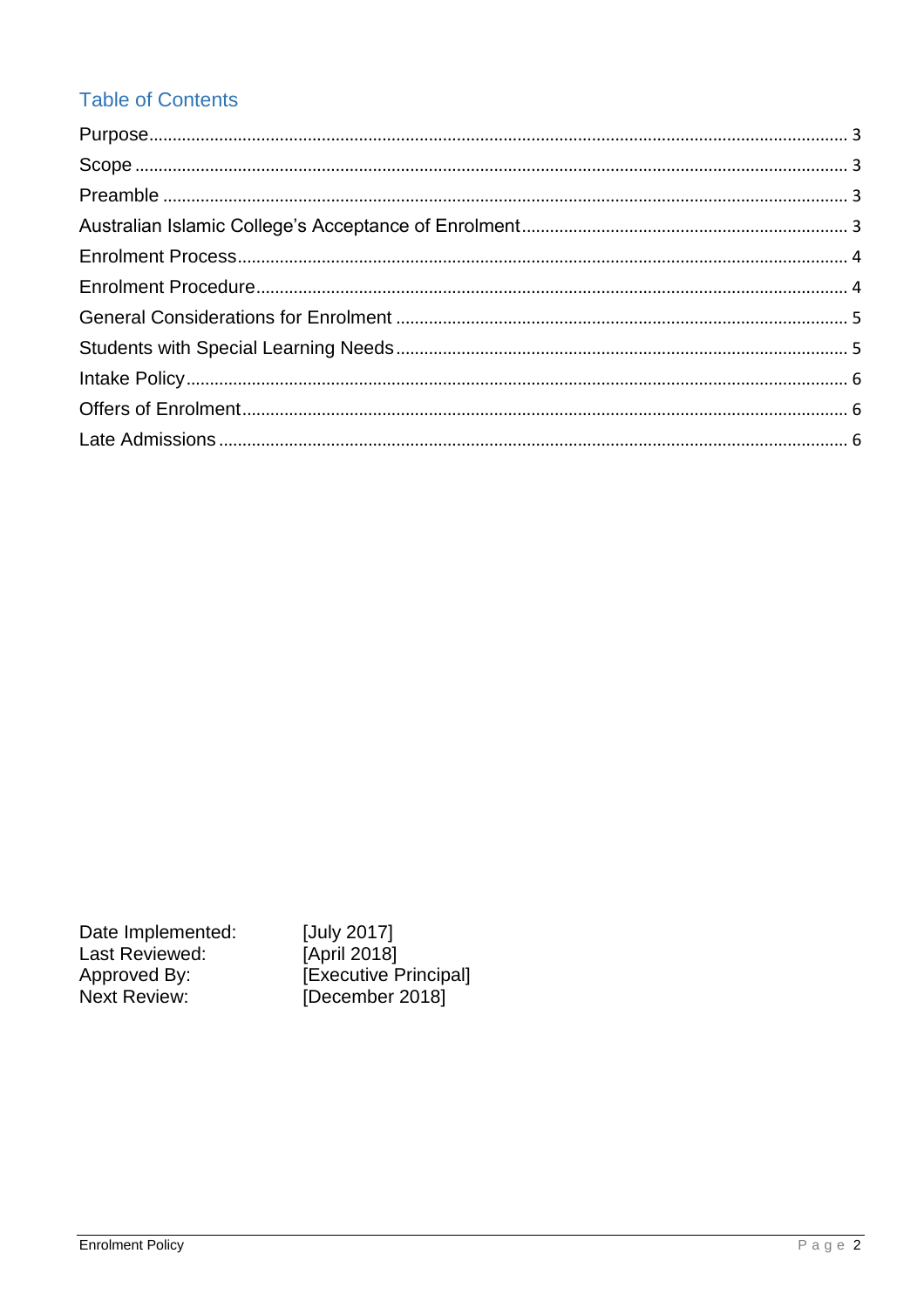## <span id="page-2-0"></span>**Purpose**

The purpose of this Policy is to clearly articulate the guidelines to enable appropriate selection of students at the Australian Islamic College, consistent with the aims and ethos of the College.

#### <span id="page-2-1"></span>**Scope**

This Policy is applicable to parents or prospective parents / guardians wishing to enroll a child at the Australian Islamic College. The Policy is applicable across the Kindergarten, Primary, Middle and Senior sections of the College.

#### <span id="page-2-2"></span>**Preamble**

The Australian Islamic College is an independent school and a member of the South Australian Association of Independent Schools.

The Australian Islamic College aims to provide an environment, which enables students to achieve their highest potential, founded on Islamic morals, scholastic achievement and good citizenship.

Students attending the Australian Islamic College will participate in Religious Education – Islamic Studies, Quranic Studies and Arabic Studies as part of the curriculum.

Enrolments at the Australian Islamic College are based strictly on the principle of selecting students according to their ability to benefit from the education which it offers and who are willing and able to make a contribution to the life of the school in the broadest sense.

The College Enrolment Policy takes into account the desire of the child and their parents/guardians to accept and acknowledge that enrolment at the Australian Islamic College establishes reciprocal relationships between the school, the student and families for their mutual good.

### <span id="page-2-3"></span>**Australian Islamic College's Acceptance of Enrolment**

- The College has a limited number of places that can be offered each year. The exact number of positions available at the school will vary each year at the discretion of the school. All decisions concerning the enrolment of students at the College are at the discretion of the Principal. Offers are made at the discretion of the Principal and the College reserves the right to lawfully refuse any application without providing a reason. An application for enrolment does not guarantee an offer of a position at the school. At the discretion of the Australian Islamic College, some applications may be given preference after taking the following factors into account:
	- Siblings of current or past Australian Islamic College students
	- Students of Islamic faith
	- Students living in the local community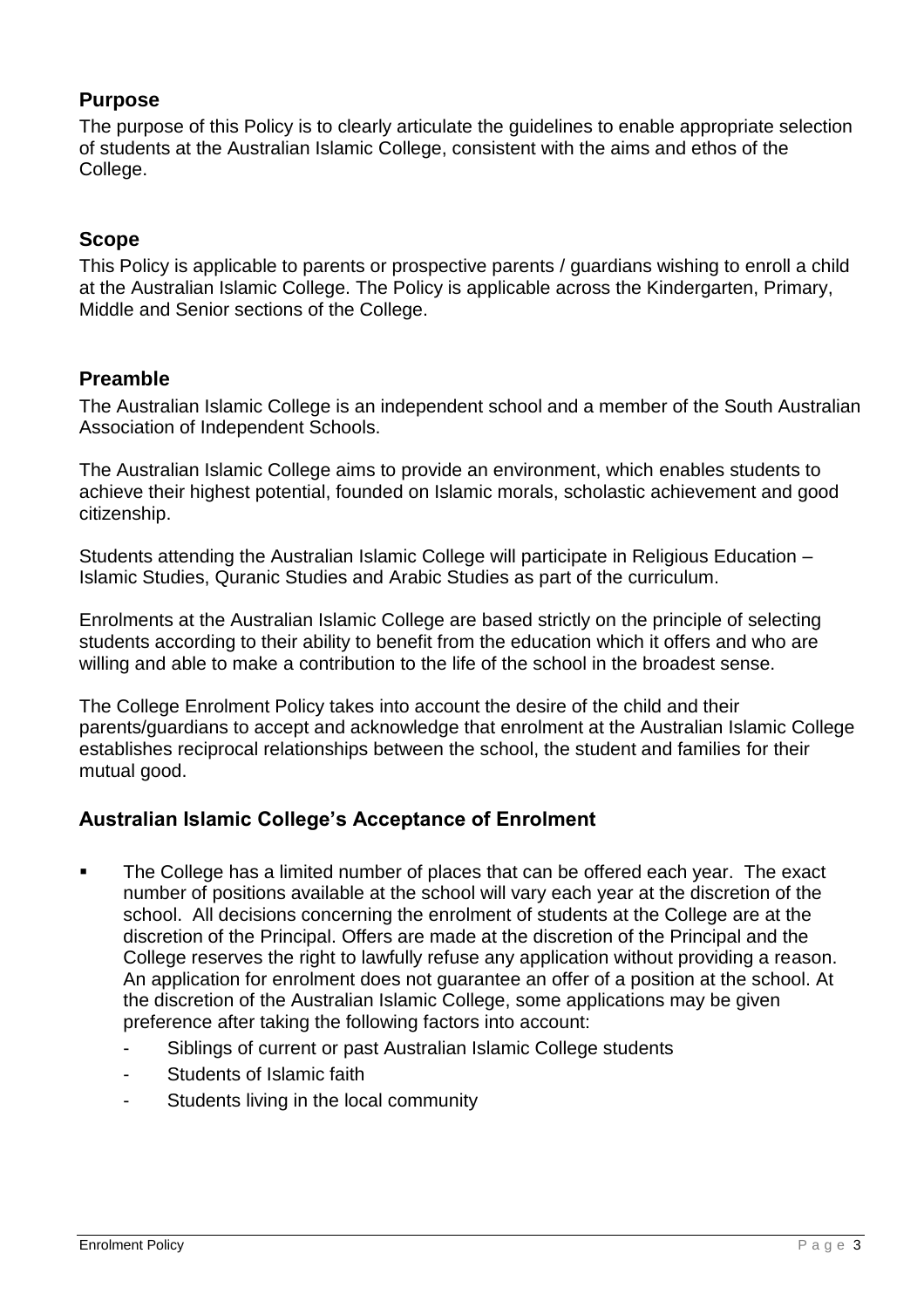- Prior to an offer of enrolment the Principal will give consideration to:
	- Class size and places available
	- Class composition
	- The physical accommodation available
	- The ability of the Australian Islamic College to meet the individual child's needs
	- -
- In enrolling students the College has certain expectations of parents and students whilst they remain members of the Australian Islamic College community. The expectations of parents/guardians are set out in the conditions of enrolment and no enrolment will be accepted without written acceptance of these conditions by parents. In developing and executing the Enrolment Policy the College is cognisant of its requirements under Equal Opportunity and Discrimination Legislation.

#### <span id="page-3-0"></span>**Enrolment Process**

- The Principal and Enrolment Officer are responsible for the enrolment process. Personal information will be required during the enrolment process, but will be managed confidentially in accordance with the Australian Islamic College's Privacy Policy.
- The general enrolment process is outlined in the Australian Islamic College's Enrolment Procedures document. Parents requiring more specific information should telephone the College on +61 8 8340 7799.
- Expressions of Interest forms can be completed from the birth of a child.
- Students are eligible to commence kindergarten in the Australian Islamic College at the age of 3 years and 8 months.
- Students are eligible to commence Reception at the age of 4 years and 8 months.
- In South Australia all students are legally required to attend school from the age of 6.
- Students can apply to enroll at the major transition points (Kindergarten; Reception; Middle Schooling; Senior Schooling).
- Parents/Guardians must initially complete the Expression of Interest Form.
- Parents/Guardians will be notified if their expression of interest has been accepted through a letter from the College with information regarding completion of the Enrolment Form.
- **Parents are requested to make an appointment with the College reception (+61 8 8340)** 7799) to see the Principal. The interview is for both student and parents/guardians.
- All parents/guardians will be required to accept in writing the Enrolment Conditions of the College before an enrolment will be accepted.

### <span id="page-3-1"></span>**Enrolment Procedure**

An application form for enrolment needs to be completed by the parent(s) or caregiver(s) and returned to the College along with a non-refundable \$50 enrolment application fee.

While filling the application form for their child(ren), parents/guardians need to attach the following documents or the application will be considered incomplete and will not proceed further.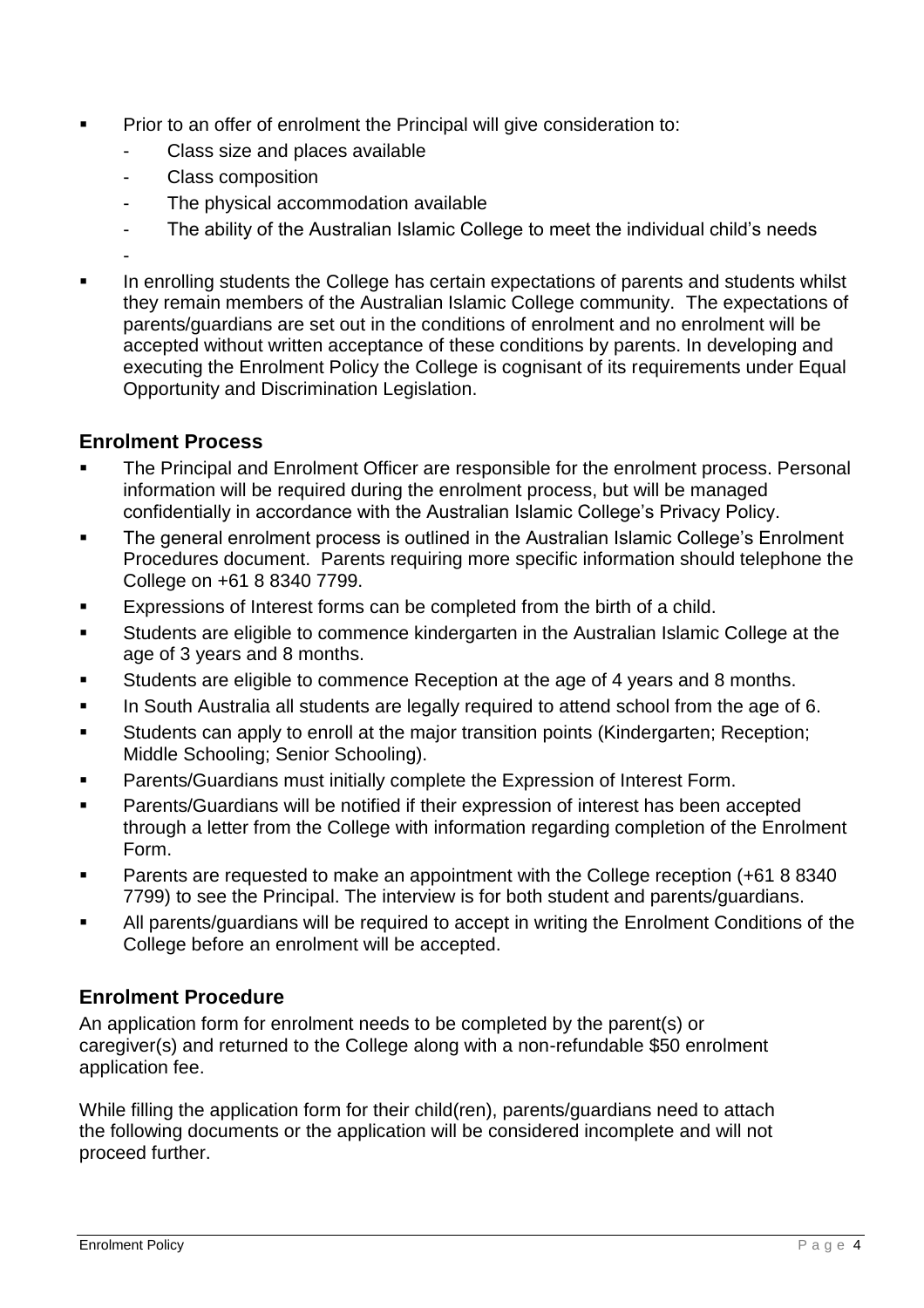- Proof of student's (child's) residential address (e.g. parent's residential lease, electricity accounts, Driver License etc.).
- Proof of child & parents' Visa status (In addition, if the child is a permanent resident or an Australian citizen, the parent/caregiver will need to provide passport or travel documents, current visa and previous visa (if applicable) and proof of citizenship).
- Birth Certificate or identity documents.
- Provision of applicant's latest or previous school reports.
- Immunisation history provided by your clinic or medical practitioner.

### <span id="page-4-0"></span>**General Considerations for Enrolment**

To determine enrolments at Australian Islamic College, the following criteria are taken into account:

- Commitment from the family to support the College's Islamic ethos and values.
- Commitment to being an active and responsible member of the school.
- Support the College Policies and Statements on uniforms, student conduct, discipline and curriculum.
- The outcome of testing and family interview process with Management.
- Provision of other required documents deemed necessary by Management.

However, an offer of enrolment is at the discretion of the Enrolment Committee who will consider each case on its merits in light of enrolment priorities and the availability of places (vacancies).

### <span id="page-4-1"></span>**Students with Special Learning Needs**

Consideration will be given to the enrolment of children with special educational needs as these children may need a modified school environment (e.g. physical modification, modification of class programs). Every effort will be made by the College to match the child's needs with what the College can provide. During discussions, the needs of the child will be reflected upon in light of the ability of the College to cater for those needs.

It is the responsibility of parents to disclose all relevant information regarding a child's special needs at the time of making an application for enrolment.

This information includes:

- Community support staff, including names, agencies and contact numbers of pediatricians and doctors involved in diagnosing and/or caring for your child, including their names, area of specialty, phone numbers and addresses.
- Other specialists e.g. speech pathologists, physiotherapists, occupational therapists.
- Any relevant school correspondence, with the date noted.
- Individual education planning/curriculum planning report cards, records of educational assessment, standardised tests and adjustments.
- School transportation details e.g. contact names, bus numbers and routes if applicable.
- A record of medical interventions e.g. details of medications, side effects, dosages and purposes.